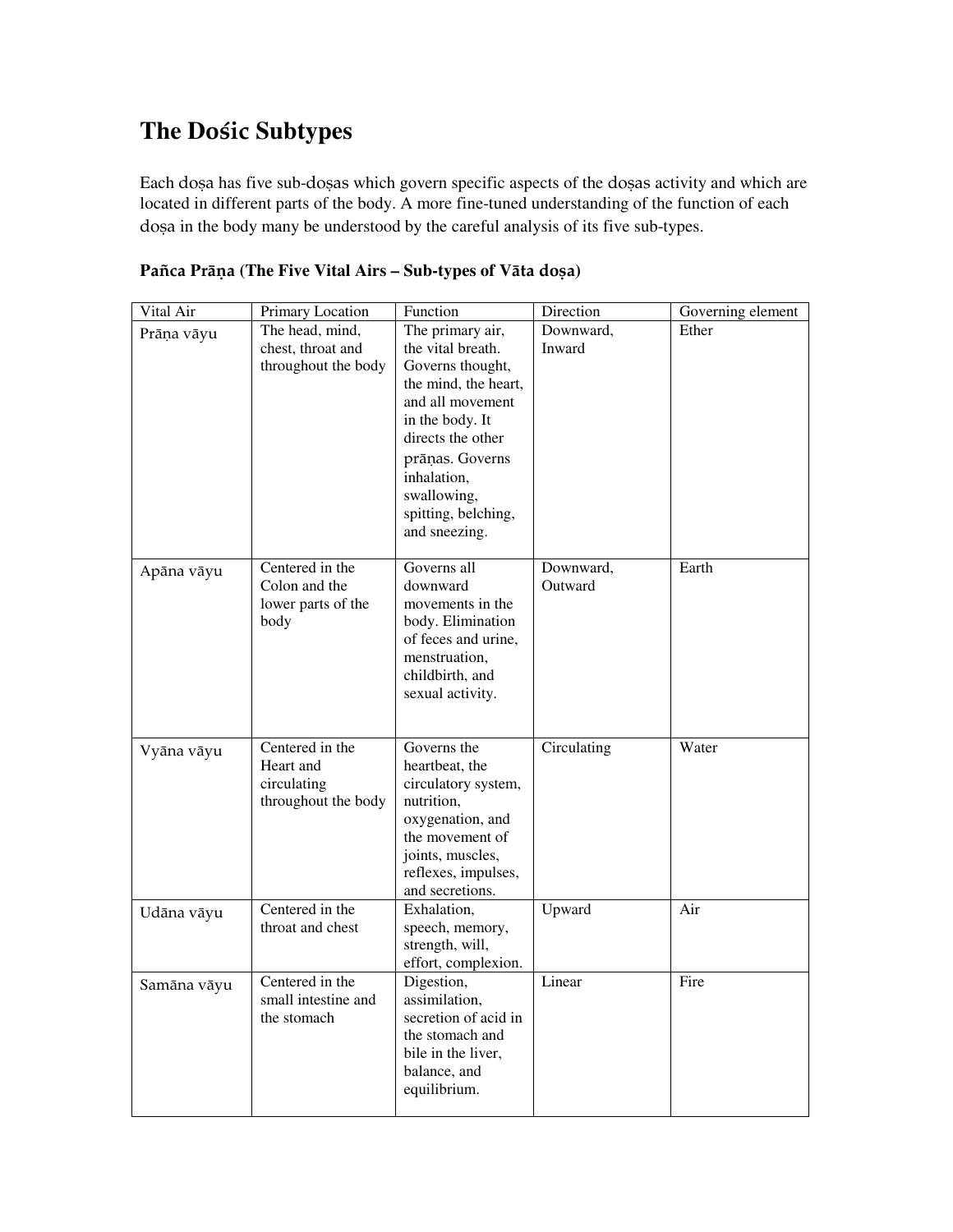## 5 upa präëas **(5 Secondary Vital Airs)**

There are also 5 secondary vital airs or upa prāņas talked about in the Ayurveda texts and particularly in the Yoga texts. They each have a specific function and are each governed by one of the 5 principle prāņas.

| Upa prāņa       | Function                                                                           | Governing prāņa     |
|-----------------|------------------------------------------------------------------------------------|---------------------|
| nāga vāyu       | burping and vomiting                                                               | samāna              |
| kūrma vāyu      | blinking                                                                           | apāna               |
| devadatta vāyu  | yawning and sleep                                                                  | prāņa and the heart |
| krkala vāyu     | sneezing                                                                           | udāna               |
| dhanañjaya vāyu | swelling, closing the heart<br>valve, nourishment and<br>decomposition of the body | vyāna               |

Here is a list of the upaprāņas and their main functions along with the governing prāņa:

## Pañca Pitta

These are the five subtypes for pittadosa with their names and translations. The location in the body and function are also listed for each pitta.

| Vital Fire     | Translation                            | Location in the Body                       | Function                                                                                                                                                            |
|----------------|----------------------------------------|--------------------------------------------|---------------------------------------------------------------------------------------------------------------------------------------------------------------------|
| pācaka pitta   | digesting fire                         | intestines and stomach                     | absorption of nutrients<br>(called saara) from<br>food                                                                                                              |
| ranjaka pitta  | coloring, pleasing fire                | liver, spleen, stomach,<br>small intestine | nourishes the blood<br>giving color and<br>health to the blood<br>(rakta dhaatu), it<br>colors the blood, bile,<br>and stool                                        |
| sādhaka pitta  | proving, concluding,<br>cognitive fire | heart and brain                            | governs in<br>intelligence and<br>understanding, desire,<br>decisiveness, will-<br>power, spirituality, it<br>determines a person's<br>sense of truth or<br>reality |
| ālocaka pita   | Sight causing fire                     | eyes                                       | governs sight,<br>sharpens the other<br>senses                                                                                                                      |
| bhrājaka pitta | shining, making<br>bright              | skin                                       | gives luster and<br>warmth to the skin,<br>helps us to experience<br>warmth through the<br>skin                                                                     |